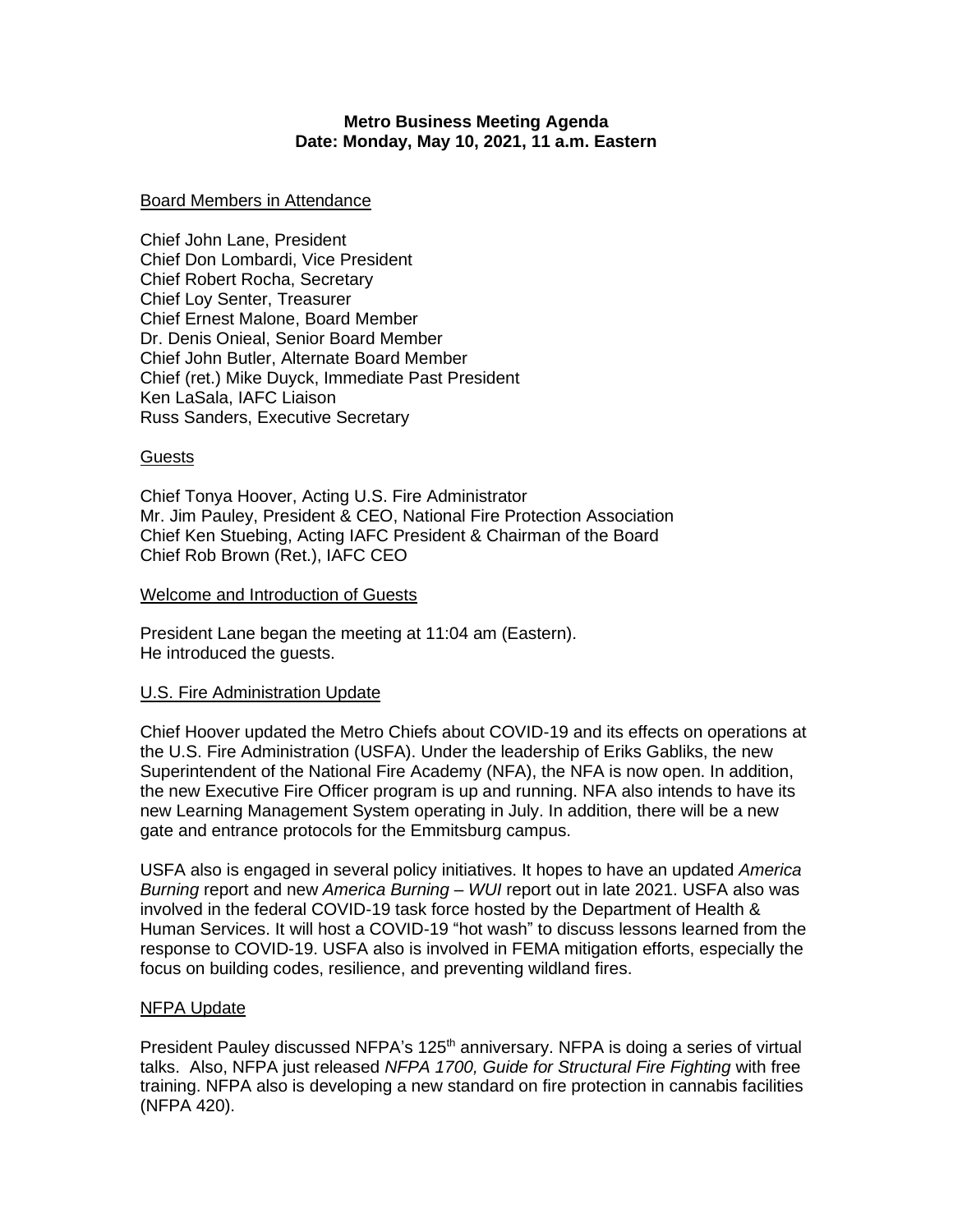President Pauley also addressed the need to protect the copyrights on NFPA standards. The cost of the standards helps to fund their development. If a NFPA standard is incorporated by reference by federal, state, or local government, the standard can still be read online for free. It just cannot be downloaded or printed. He asked for the Metro Chiefs' support for NFPA's efforts to protect its copyrights.

### *President Lane made the following motion:*

*"The Metropolitan Fire Chiefs Association supports the efforts of the National Fire Protection Association, along with other Standard Development Organizations, to advance the protection of copyrights for standards incorporated by reference including by educational and federal legislative efforts."*

### *The motion was seconded by Vice President Lombardi and unanimously approved.*

President Pauley thanked the Metro Chiefs for their support. In addition, he thanked the Metro for naming Metro Lifetime Achievement Award after Executive Secretary Sanders.

### IAFC Update

Acting IAFC President Stuebing updated the Metro membership about COVID-19 and its effects on the finances and operations of the IAFC. He highlighted the work of the IAFC to advocate for its members in Washington including more funding for the Assistance to Firefighters Grant and SAFER programs.as part of COVID-19 relief legislation and advocating for protection of users of the 4.9 GHz band. The IAFC also stood up a membership task force to increase membership and develop better ways to communicate with members. He also announced that Chief Brown has been appointed IAFC CEO/Executive Director. Chief John Butler, the Metro Chiefs Alternate Board Member, is running unopposed for IAFC 2<sup>nd</sup> Vice President and has joined in IAFC Board deliberations on strategic planning and diversification of revenue.

IAFC CEO Brown discussed the financial ramifications of COVID-19 for the IAFC. He also discusses IAFC plans to hold Fire-Rescue International in Charlotte, North Carolina from July 28-30. The IAFC is focused on the health and safety of attendees and has appointed a Chief Medical Officer to maintain the health and safety of the conference attendees.

## National Fallen Firefighter Foundation Update

Chief Ron Siarnicki thanked the Metro Chiefs for support the National Fallen Firefighter Foundation (NFFF). He reported that 179 fire and EMS personnel had succumbed to COVID-19. The NFFF is having its Local Assistance State Teams help the families.

### 2022 Conference Update

Executive Secretary Sanders recognized the work of Assistant Chief Brian Kokkila on the canceled 2020 and 2021 Metro Chiefs conference. The Pittsburgh team is working with the Memphis team to shift sponsorships from Pittsburgh to Memphis. Memphis Fire Chief Gina Sweatt invited the Metro membership to attend the Metro Chiefs Conference at Memphis' Peabody Hotel in May 2022.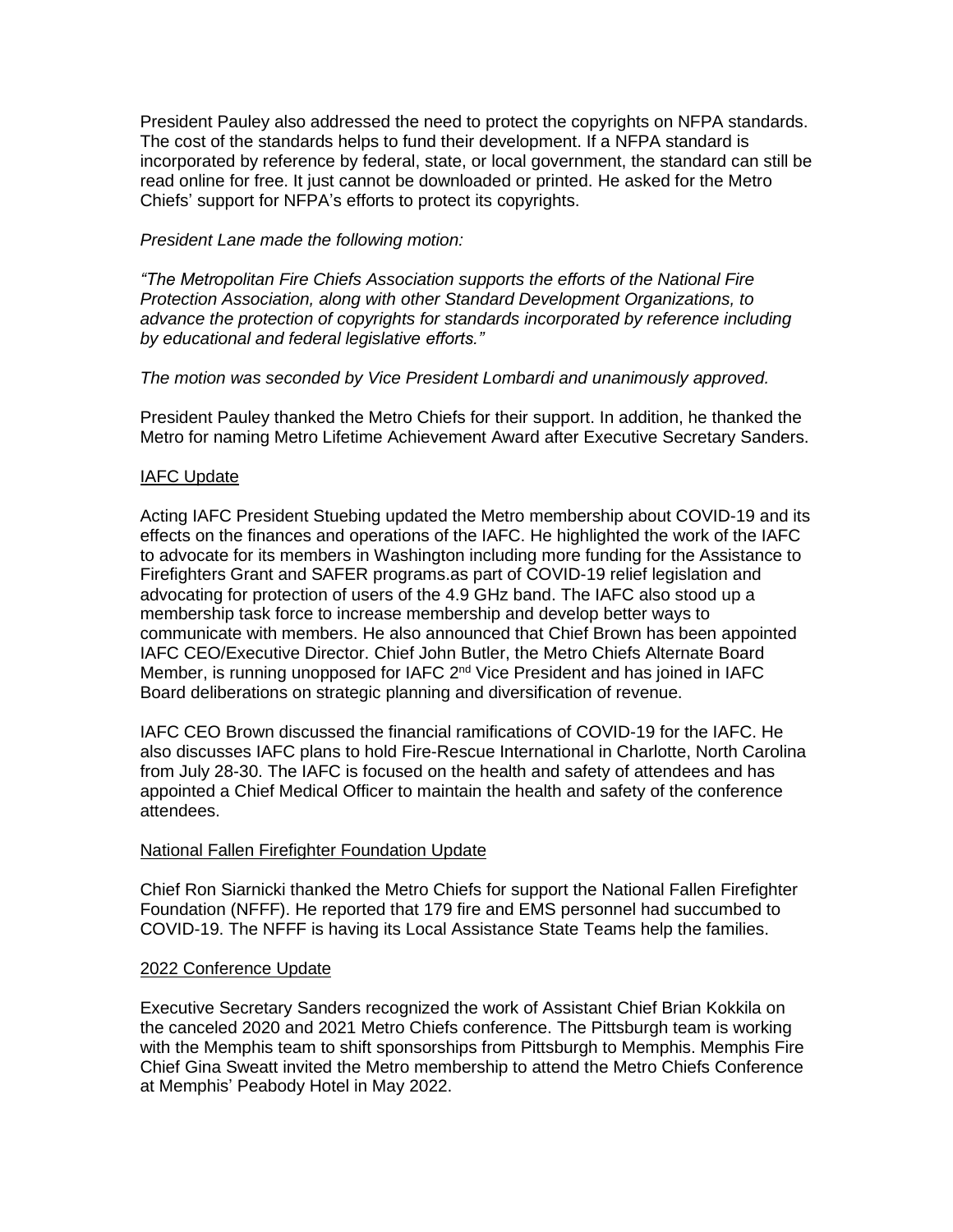# **Business Meeting**

# Call to Order, Opening Remarks & Review Meeting Agenda

President Lane called the business meeting to order and reviewed the agenda.

### Approval of the August 20, 2020, Virtual Annual Business Meeting Minutes

President Lane asked for a motion to approve the minutes from the previous business meeting. A copy of these minutes was sent to all members and posted on the website.

*A motion was made by Chief Rhoda Mae Kerr to approve the minutes, seconded by Vice President Lombardi, and approved unanimously.*

## **Officer Reports**

### President's Report

President Lane recognized the past year as "annus horribilis" and discussed the toll taken by COVID-19. He asked for a moment of silence for victims of the COVID-19 pandemic in metropolitan fire departments. He also discussed other events that fire departments faced last year, including active shooter incidents, civil unrest, and increasingly severe wildland fires and other climate events.

President Lane said that the Metro Chiefs prevailed through this adversity by sharing information and best practices. He thanked Executive Secretary Sanders and IAFC-Metro Liaison Ken LaSala for their work during the year.

President Lane also said that he was optimistic for next year as more vaccinations are taking place. He noted that Metro departments are being asked to assist in public vaccination campaigns. He also recognized the work of the Metro Chiefs board, including the work on member recruitment by Secretary Rocha and Senior Board Member Onieal. He also congratulated Chief Brown on his appointment as IAFC CEO, and former U.S. Fire Administrator Keith Bryant for his appointment as Oklahoma State Fire Marshal. President Lane also recognized Chief Mary Cameli and Chief Mike Duyck for their awards. Finally, he recognized Executive Secretary Sanders for his dedication as the "rock" of the Metro Chiefs and recognized that the Metro Chiefs Board named the "Russell E. Sanders Lifetime Achievement Award."

President Lane also reported that the Metro Chiefs Board approved the following funding requests during the January 12, 2021, Winter Board meeting:

- Home Fire Sprinkler Coalition for \$2,000.
- National Fallen Firefighters Foundation for \$5,000.
- Canadian Fallen Firefighters Foundation for \$3,500

*Chief Dennis Compton made a motion to approve these donations en bloc, seconded by Chef Kerr and unanimously approved.*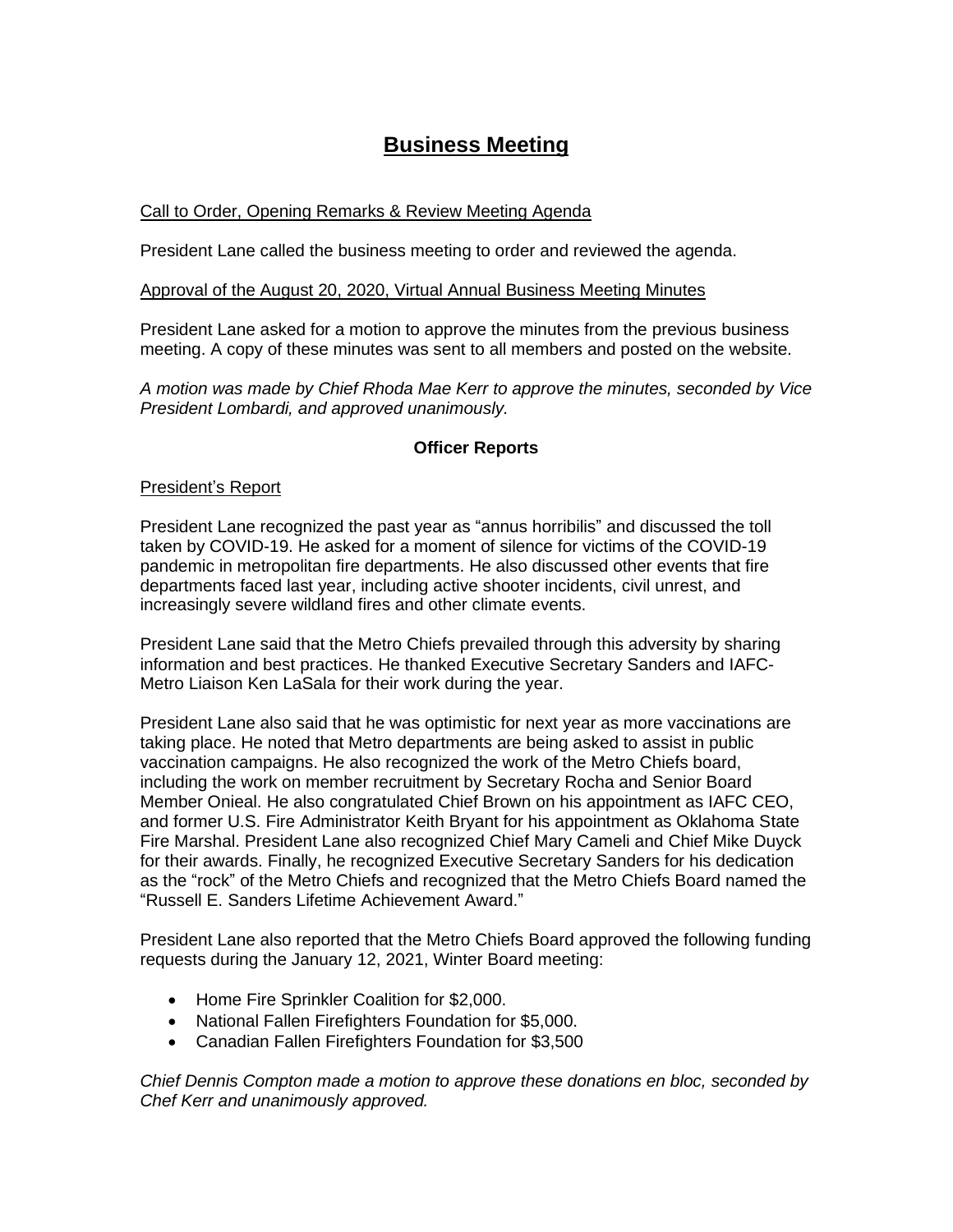President Lane also recognized Alternate Board Member Butler's candidacy for IAFC 2<sup>nd</sup> Vice President.

*Secretary Rocha made a motion to endorse Chief Butler for the IAFC 2 nd Vice President, which was seconded by Chief Compton, and unanimously approved.*

#### Vice President's Report

Vice President Lombardi reported that he gave a 30-minute presentation on COVID-19 to the International Association of Fire and Rescue Services (CTIF) at the request of the CTIF President Milan Dubravac.

Vice President Lombardi outlined the educational sessions for this year's virtual Metro conference. All members will be invited to attend online. The sessions are outlined below:

### **June 10, 2021**

 $\mathbf{r}$ 

|                                | COVID-19                                                                   |
|--------------------------------|----------------------------------------------------------------------------|
| 1300 to 1400<br><b>Eastern</b> | Dr. Sarah Jahnke                                                           |
|                                | Research Discussion - Scope and Intent<br>$\bullet$                        |
|                                | <b>White Paper</b><br>$\bullet$                                            |
|                                | Metro Participation - Opportunities and Actions<br>$\bullet$               |
| June 17, 2021                  |                                                                            |
|                                | COVID-19                                                                   |
| 1300 to 1400<br><b>Eastern</b> | Response, Vaccine Delivery, Best Practices, and Lessons<br>Learned         |
|                                | U.S. Panel                                                                 |
|                                | <b>International Panel</b>                                                 |
| <b>June 24, 2021</b>           |                                                                            |
|                                | <b>Economics</b>                                                           |
| 1300 to 1400<br><b>Eastern</b> | Dr. Michael Bognanno                                                       |
|                                | 2-year Macroeconomic picture                                               |
|                                | Pandemic (and Other Disasters) Impact on state and local<br>governments    |
|                                | Dr. Lori Moore-Merrell                                                     |
|                                | Data collection to support federal, state, and local funding<br>٠<br>needs |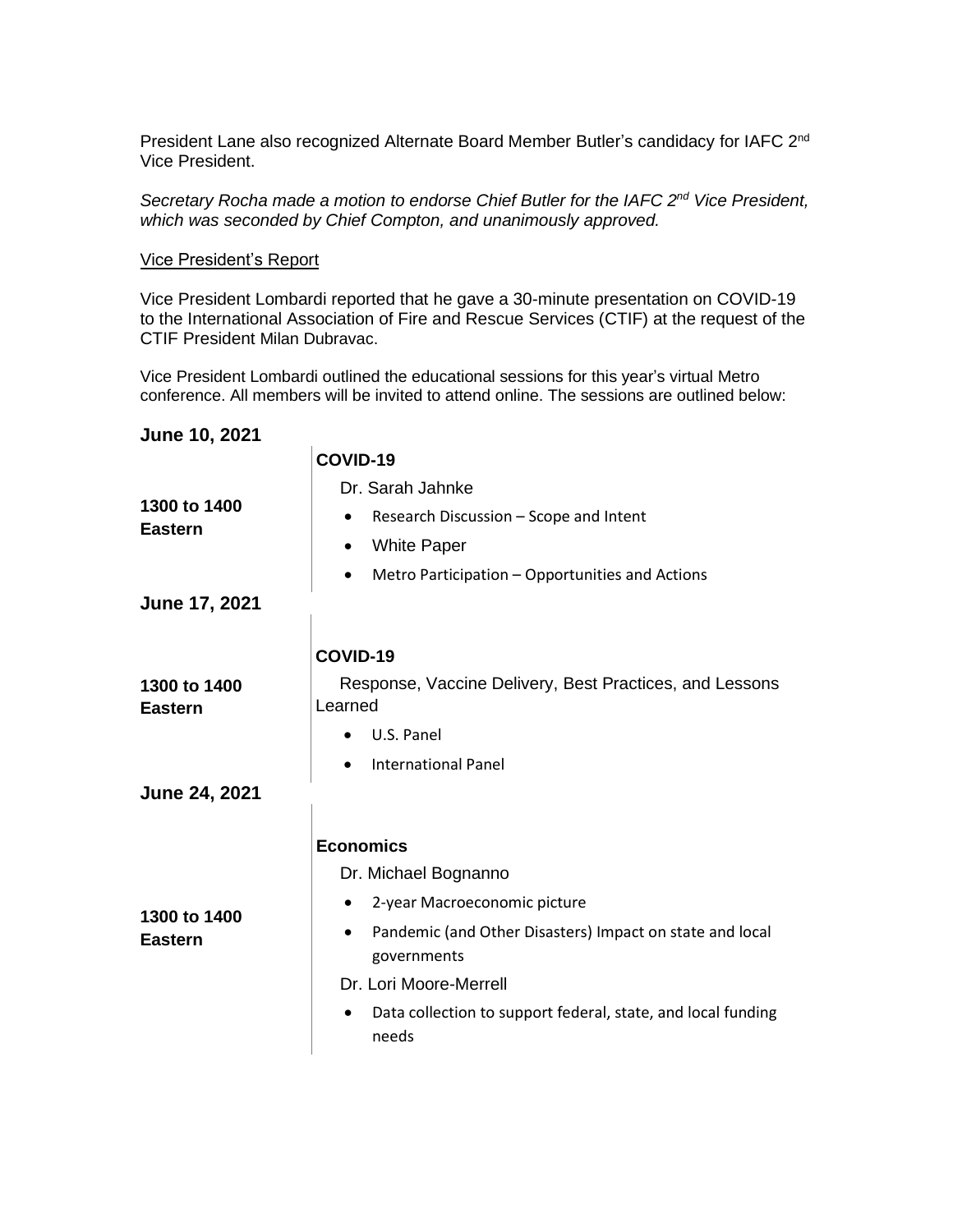| Diversity, Equity, and Inclusion (DEI)<br>Dr. Jennifer Taylor<br>What is DEI really?<br>Do you hear what I hear? Intent vs. Perception<br>What is Unintended Bias?<br>New Challenges: Understanding SOGI                                                                                                                                                                                                                         |
|----------------------------------------------------------------------------------------------------------------------------------------------------------------------------------------------------------------------------------------------------------------------------------------------------------------------------------------------------------------------------------------------------------------------------------|
|                                                                                                                                                                                                                                                                                                                                                                                                                                  |
| <b>Updates</b><br><b>DHS/FEMA</b><br>Alejandro Mayorkas, Secretary DHS                                                                                                                                                                                                                                                                                                                                                           |
| <b>FEMA Administrator</b><br><b>USFA</b><br><b>USFA Administrator</b>                                                                                                                                                                                                                                                                                                                                                            |
|                                                                                                                                                                                                                                                                                                                                                                                                                                  |
| <b>IAFF and Metro Joint Meeting</b>                                                                                                                                                                                                                                                                                                                                                                                              |
| (The goal is to have local presidents join their Metro Chiefs)<br>Live: Discussion with IAFF General President Ed Kelly and<br>Metro Chiefs President Don Lombardi<br>Importance of building strong labor/management relations at<br>all levels: We are in this together!<br>COVID-19 Long-Term Impact<br>$\circ$<br><b>Economics- Dwindling Revenues</b><br>$\circ$<br><b>DEI</b><br>$\circ$<br>New Challenges Ahead<br>$\circ$ |
|                                                                                                                                                                                                                                                                                                                                                                                                                                  |

The Global Fire Service Leadership Alliance (GFSLA) partners have been invited to join us for one or more presentations.

## Secretary's Report

Secretary Rocha reported on his focus on recruitment and retention over the past year. He and Senior Board Member Onieal contacted all potential members of the Metro Chiefs. He recognized the increasing number of Metro members and their diversity. Below is a summary of the Metro Chiefs' progress: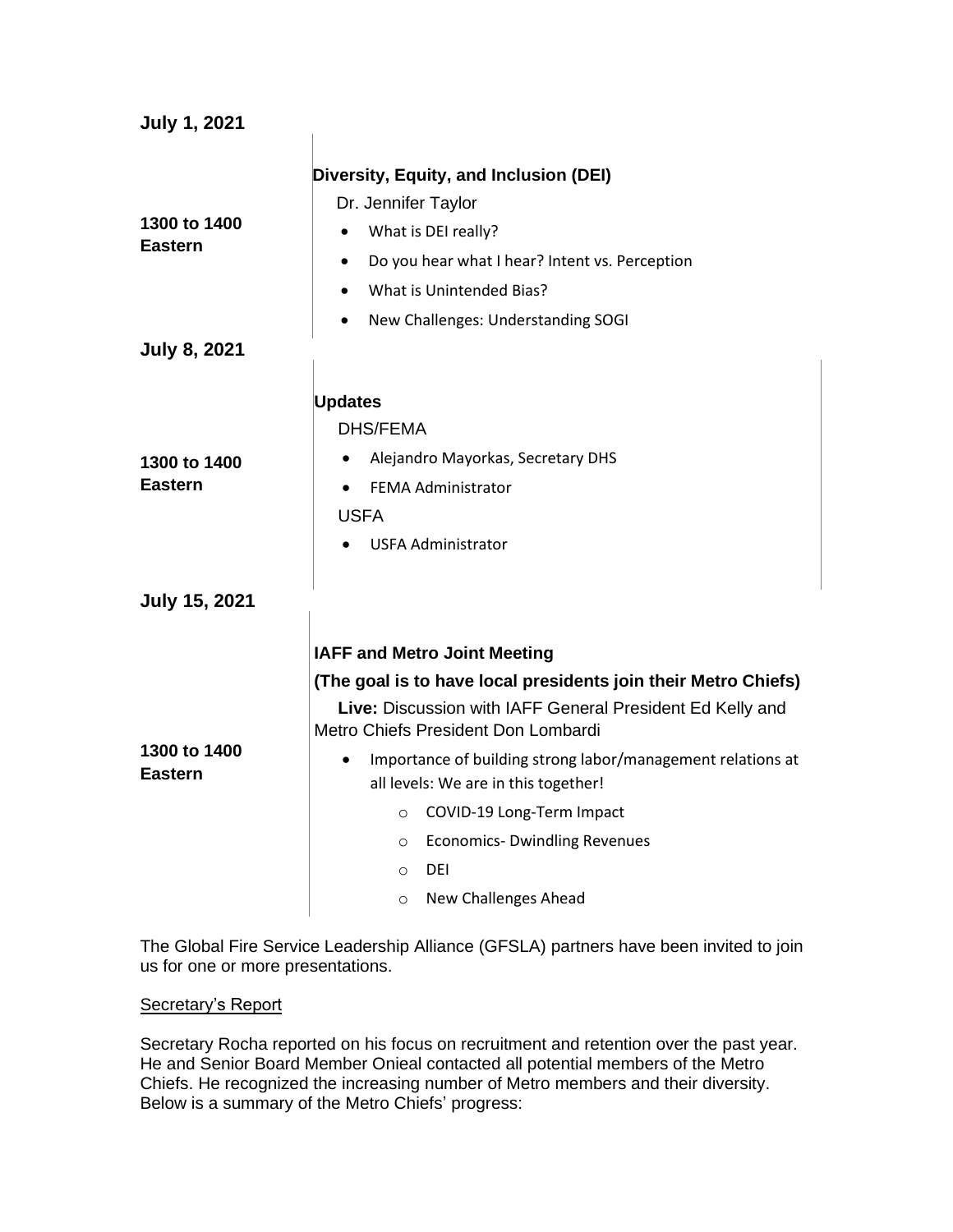*New Member Update*: January 2020 Metro Chiefs 121 Senior Chiefs 105 **Total 226** January 2021 Metro Chiefs 140 Senior Chiefs 152 **Total 292** May 2021 Metro Chiefs 146

| Total                | 298 |
|----------------------|-----|
| <b>Senior Chiefs</b> | 152 |
| Metro Chiefs         | 146 |

Since the January Board meeting, the Metro Chiefs added 6 new members:

- Jeff Buchanan, Las Vegas Fire Rescue
- Jeffrey Happ, Columbus (OH) Division of Fire
- Desmond Fulton, Denver Fire Department
- Karen Fry, Vancouver Fire Rescue Services
- Randolph Royal, Colorado Springs Fire Department
- Michael Morgan, South Australian Metropolitan Fire Service

The Metro Chiefs added two new Senior members:

- Bobby Nugent, Greensboro Fire Department
- Ted Collas, Colorado Springs Fire Department

The Metro Chiefs also invited two new members:

- Gregory Holness, Broward County Sheriff's Office
- Jim Robinson, Greensboro Fire Department

Secretary Rocha recognized Chief Mary Cameli as the recipient of the Metro Fire Chief of the Year (FCOY) Award, and Chief Mike Duyck as the recipient of the Russell E. Sanders Lifetime Achievement (LTA) Award. Chief Cameli thanked the Metro for the FCOY award and the Metro Chiefs' vote of confidence. Chief Duyck thanked the Metro Chiefs for the LTA award and called it a highlight of his career.

### Treasurer's Report

Treasurer Senter reported that as of the end of 2020, the Metro Chiefs had \$83,500 in revenue and expenses of \$41,821 for a change in net assets of \$41,679. With a carryover balance of \$773,202, the Metro Chiefs had an unaudited end-of-year balance of \$814,881. For the first quarter of 2021, the Metro Chiefs had \$30,000 in revenue and expenses of \$200 for a change in net assets of \$29,800. The total balance for the first quarter of 2021 is \$844,681.

*Vice President Lombardi made a motion to approve the Treasurer's Report, which was seconded by Chief Kerr and adopted unanimously.*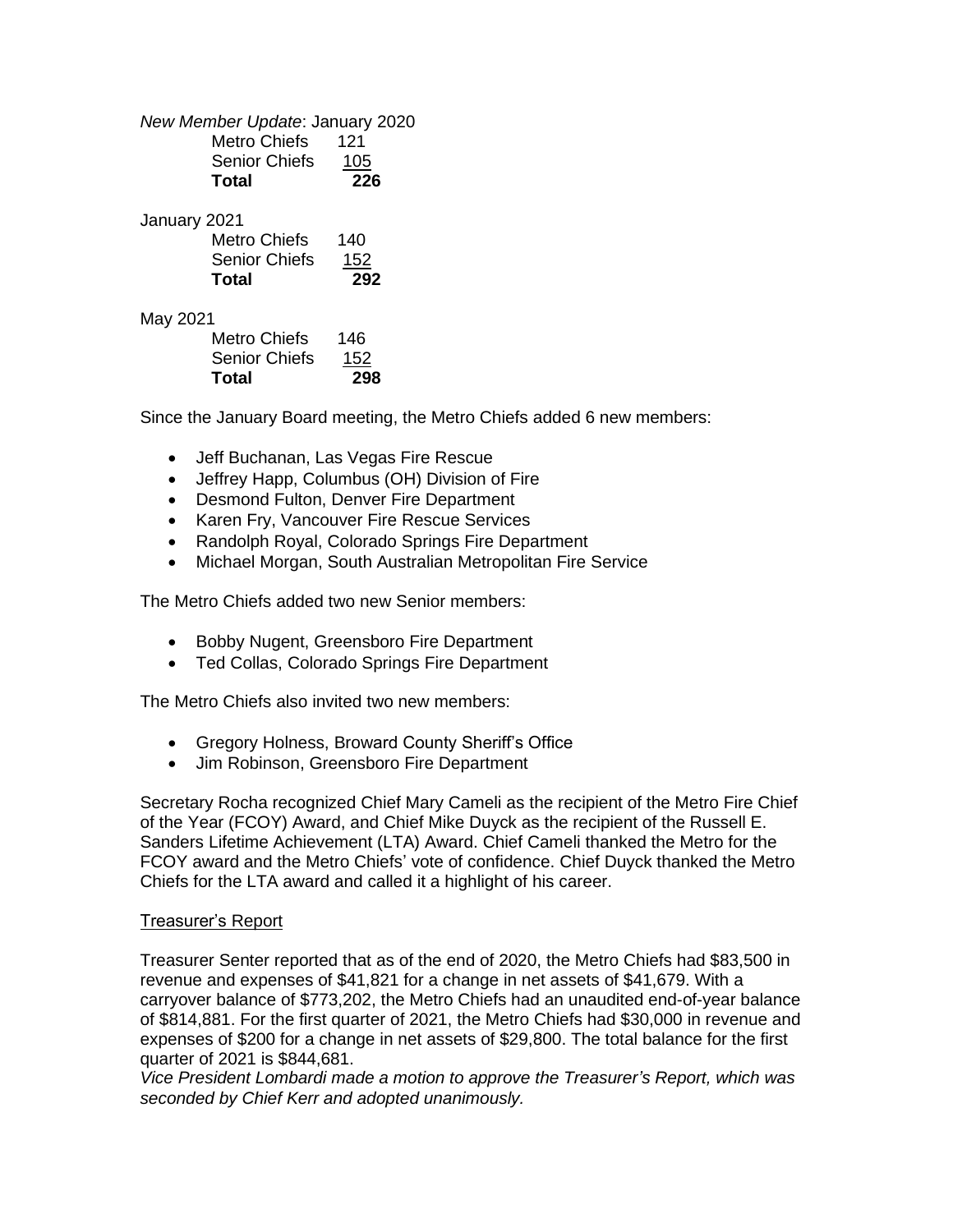# **Board & Staff Reports**

### IAFC Board Representative and Metro Board Member's Report

Board Member Malone reported on his activities over the past year as a member of the IAFC's Board of Directors. He said that the IAFC Board has biweekly meetings to discuss how to put the IAFC on a stable financial path and re-focus on its core mission of "Lead. Educate. Serve." He also reported that he attended the IAFC Board in-person board meeting in March 2020; attended the virtual Urban Fire Forum; and attended the IAFC December/January Board virtual meeting.

Board Member Malone was thanked by Acting IAFC President Stuebing for his leadership on the IAFC Board. Also, it was requested by the Metro membership that he distribute IAFC meeting minutes to Metro members.

### Senior Board Member's Report

Senior Board Member Onieal recognized Secretary Rocha, Vice President Lombardi, and Executive Secretary Sanders for their successful membership recruitment effort. He said that the effort demonstrated the success of the personal touch in recruiting potential members. He also highlighted the extra funding for the Assistance to Firefighters Grant (AFG) and SAFER programs and funding for local governments in the American Rescue Plan Act (P.L. 117-2).

### Alternate Board Member's Report

Alternate Board Member Butler thanked Chief Stuebing for onboarding him with the IAFC Board. He updated the Metro Chiefs on developments as the Metro representative on the Commission on Fire Accreditation International (CFAI). Alternate Board Member Butler also recognized the work done by Washington D.C. Fire & EMS Chief John Donnelly in raising awareness about COVID-19. Alternate Board Member Butler also discussed his successful efforts to recruit Metro Chiefs in Maryland.

### IAFC Liaison's Report

Mr. LaSala reported that the Metro meeting, lunch, and dinner will be held at FRI in Charlotte, North Carolina on July 30. The meeting will take place at 10:00 am followed by lunch at 12:00 pm. The dinner will be held at The Mint Museum with cocktails starting at 6:00 pm.

Mr. LaSala also gave a legislative update. The American Rescue Plan Act (P.L. 117-2) included an extra \$200 million for the SAFER grant program and \$100 million for the FIRE grant program. This addition brings the total Fiscal Year 2021 funding to \$560 million for SAFER and \$460 million for FIRE. (FIRE received an extra \$100 million for COVID-19 response as part of the CARES Act (P.L. 116-36) last year).

The IAFC has the following objectives for the infrastructure bill:

- o \$1 billion for Fire Station Construction grants
- o \$15 billion for Next Generation 9-1-1 deployment
- o \$350 million for retrofitting fire sprinklers in public housing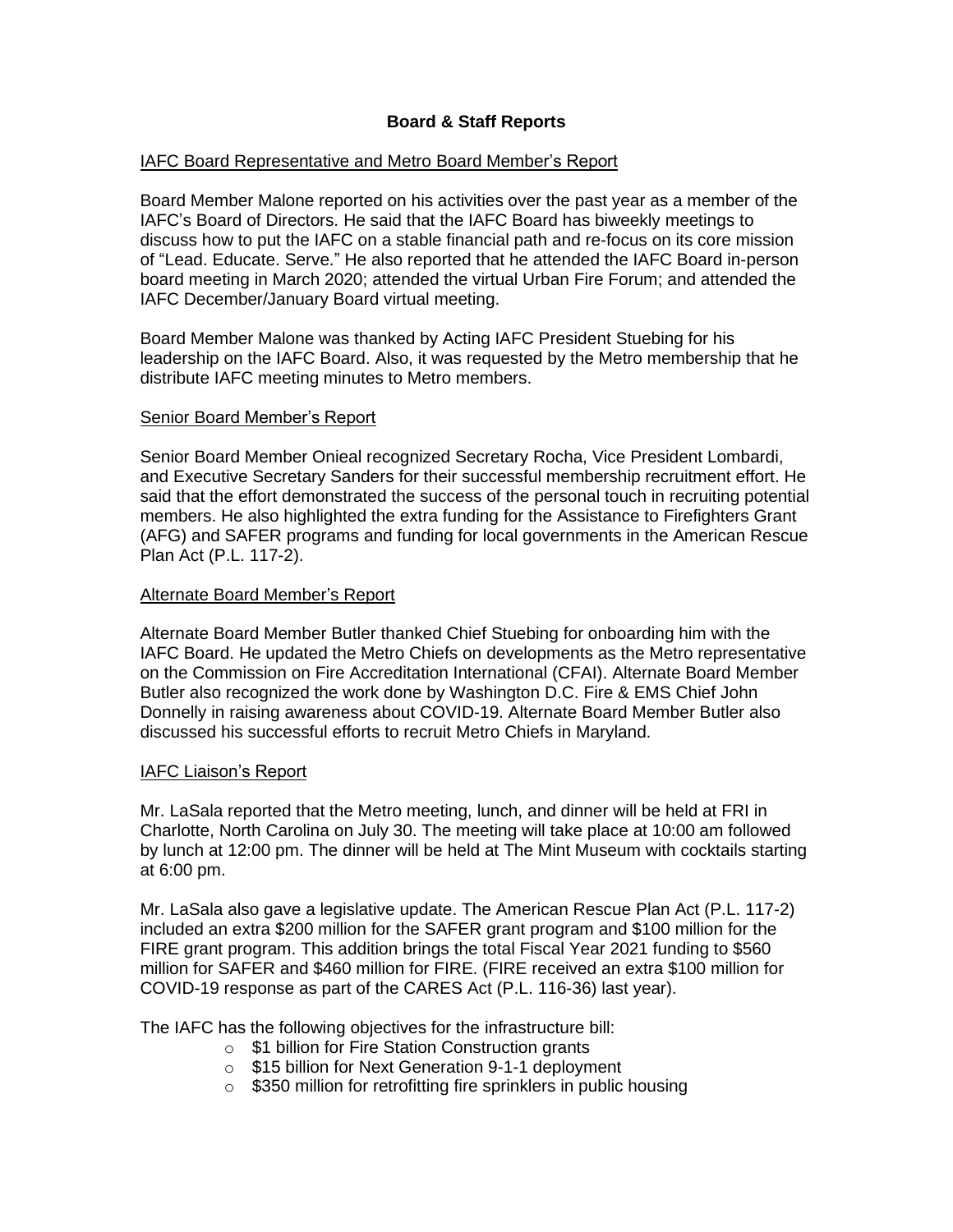$\circ$  Legislation to accelerate depreciation for retrofitting fire sprinklers in highrises (serves as an incentive for building owners to retrofit their high-rises with sprinklers)

### Executive Secretary's Report

Executive Secretary Sanders thanked the Metro membership for honoring him by naming the "Russell E. Sanders Lifetime Achievement Award" for him. He said it was a great honor.

Executive Secretary Sanders also reported on this transition plan. The NFPA plans to hire his successor by September. He will work with the new person from September through January to ensure a successful transition.

## **Committee Reports**

### *NG911*

Immediate Past President Duyck and Commissioner Adam Thiel updated the membership about legislation to fund a nationwide transition to Next Generation 911 (NG 911). The LIFT America Act (H.R. 1848) includes legislation authorizing \$15 billion to fund the transition. This legislation is supported by the Metro Chiefs and the IAFC and developed with other law enforcement and EMS organizations and APCO. This NG 911 legislation would benefit large and small organizations and includes funding for training. We need to work to ensure that this public-safety-approved legislation is included in the infrastructure bill.

### *SAFECOM*

There was no report from the SAFECOM committee.

### *Hi-Rise Committee*

Executive Secretary Sanders reported that Chief Bill Stewart is leaving the committee. The Metro needs a new representative.

Chief Brian Schaeffer announced that the International Women in Fire Conference will in Spokane, Washington from September 28 to October 1. This conference offers a great opportunity to learn about Diversity, Equity, and Inclusion programs.

### Old Business

President Lane discussed the MOU being developed between the Federation of the European Union Fire Officer Associations (FEU) and the Metro Chiefs. Executive Secretary Sanders is working with his Australian and European contacts to resurrect the GFSLA.

*Vice President Lombardi made a motion to re-name the Lifetime Achievement Award as the "Russell E. Sanders Lifetime Achievement Award." The motion was seconded by Chief Compton and adopted unanimously.*